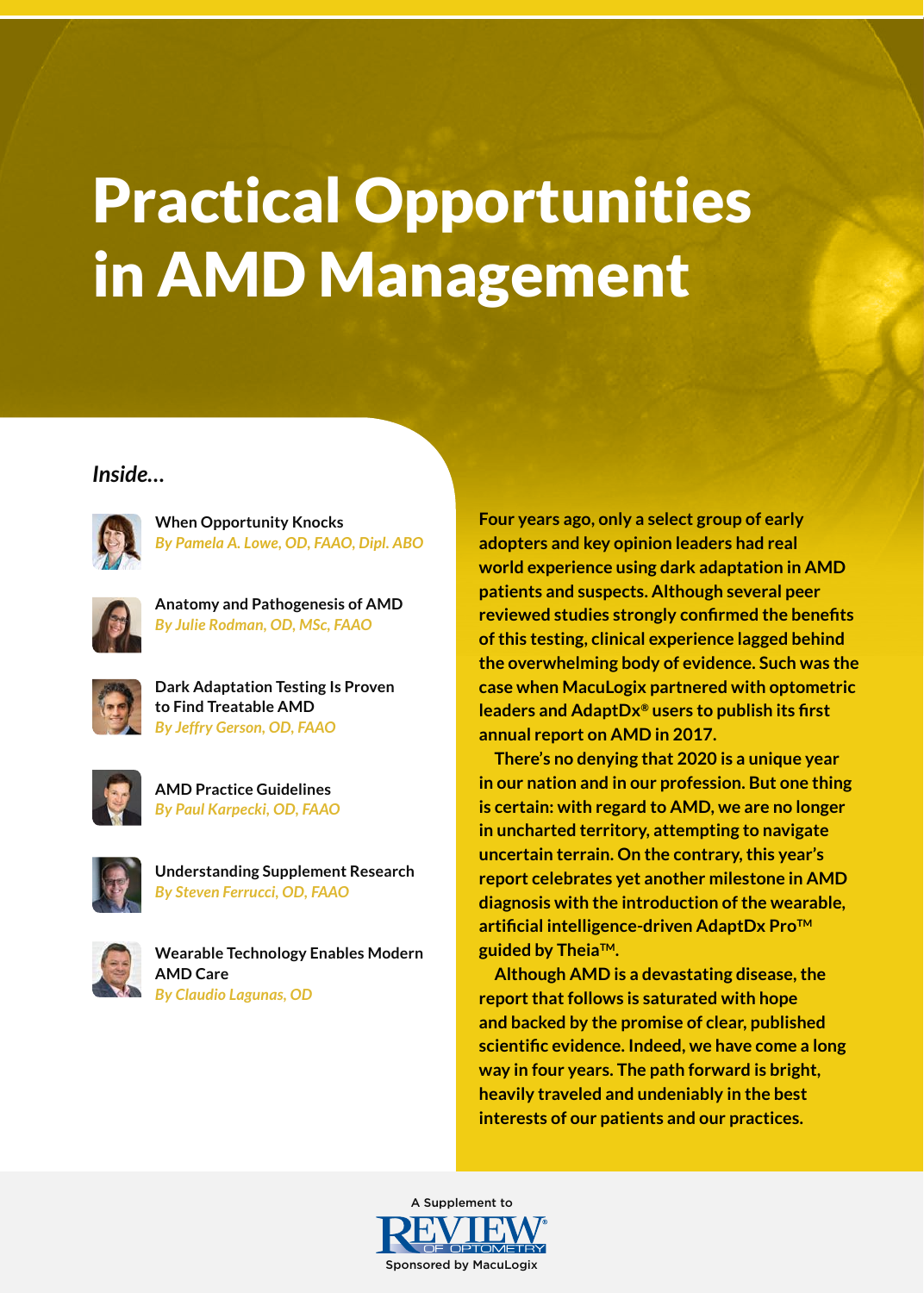## *When Opportunity Knocks*



#### *By Pamela A. Lowe, OD, FAAO, Dipl. ABO*

For far too long, our profession has viewed age-related macular degeneration (AMD) as a disease that cannot be addressed in

optometric settings. Conversely, I feel strongly that AMD is one of optometry's biggest opportunities to impact patient lives and build stronger, more profitable practices.

*Here's why:*

- *1. There is an obvious demand. AMD is more prevalent than glaucoma and diabetic retinopathy combined.*
- *2. There is an obvious need. AMD is easy to miss during a clinical exam.*
- *3. With a limited budget and equipment, early AMD is easier to diagnose—especially now that a wearable artificial intelligence-driven device is available.*
- *4. There are proven treatments that span the entire disease continuum.*
- *5. High-quality AMD patient care in an optometric practice can be beneficial to optometrists' bottom lines. Jeffry Gerson, OD, FAAO*

#### 1. Data Demonstrates Massive Demand for Optometric AMD Care

Statistically, AMD is more prevalent than glaucoma and diabetic retinopathy combined. In fact, you should have three times as many AMD patients as you do glaucoma patients in your practice! Currently, 58,000 eye care professionals are licensed to perform comprehensive eye exams; 40,000 of these are optometrists, 18,000 are ophthalmologists. $1$  Retinal specialists account for about 10% of all ophthalmologists. Imagine if all of these patients with AMD tried to make an appointment with a retinal specialist. Chances are, they would wait a very long time for an exam. More importantly, retina specialists generally see the more advanced cases of AMD—not the 85% or more who are in the early to intermediate stages of disease.

Optometrists are on the front line for AMD, and now is the time to embrace the responsibility. One study found that 69% of patients are unaware that they have AMD until they are diagnosed with late-stage disease,<sup>2</sup> with another study showing that up to 78% of patients when first diagnosed already have 20/50 or worse best corrected visual acuity, including 40% with 20/200 or worse.3,4 These are our patients and we are in a position to change these outcomes. With improved practice protocols to proactively identify and monitor disease progression, we can potentially eliminate sending patients to the retina specialist with such poor vision.

#### 2. Studies Show an Urgent Need for a More Proactive Response

Put simply, optometrists are not diagnosing AMD as often as we could and should be. Historically, this failure to diagnose was largely due to a lack of available diagnostic tools. After all, we are great clinicians, but research demonstrates that observing the macula with



### *Olathe, KS*

*AdaptDx Model:* Tabletop & Headset **Testing Protocol:** All patients over age 60 as part of a comprehensive exam. If they pass, I generally test every other year. Those who fail return for the Extended Test. I also test any patient under age 60 with any night- or dark-related vision issues, as well as any patient who asks about AMD and/or has a family history.

*% Failed:* Just under 40%

**ROI:** Don't forget to look at the indirect benefits. For instance, patients who fail the Rapid Test come back for the Extended Test, an exam and an OCT.

**Advice:** It's hard to understand what you are missing until you prove it to yourself. If you have patients over the age of 60, you have plenty of AMD patients to justify AdaptDx testing.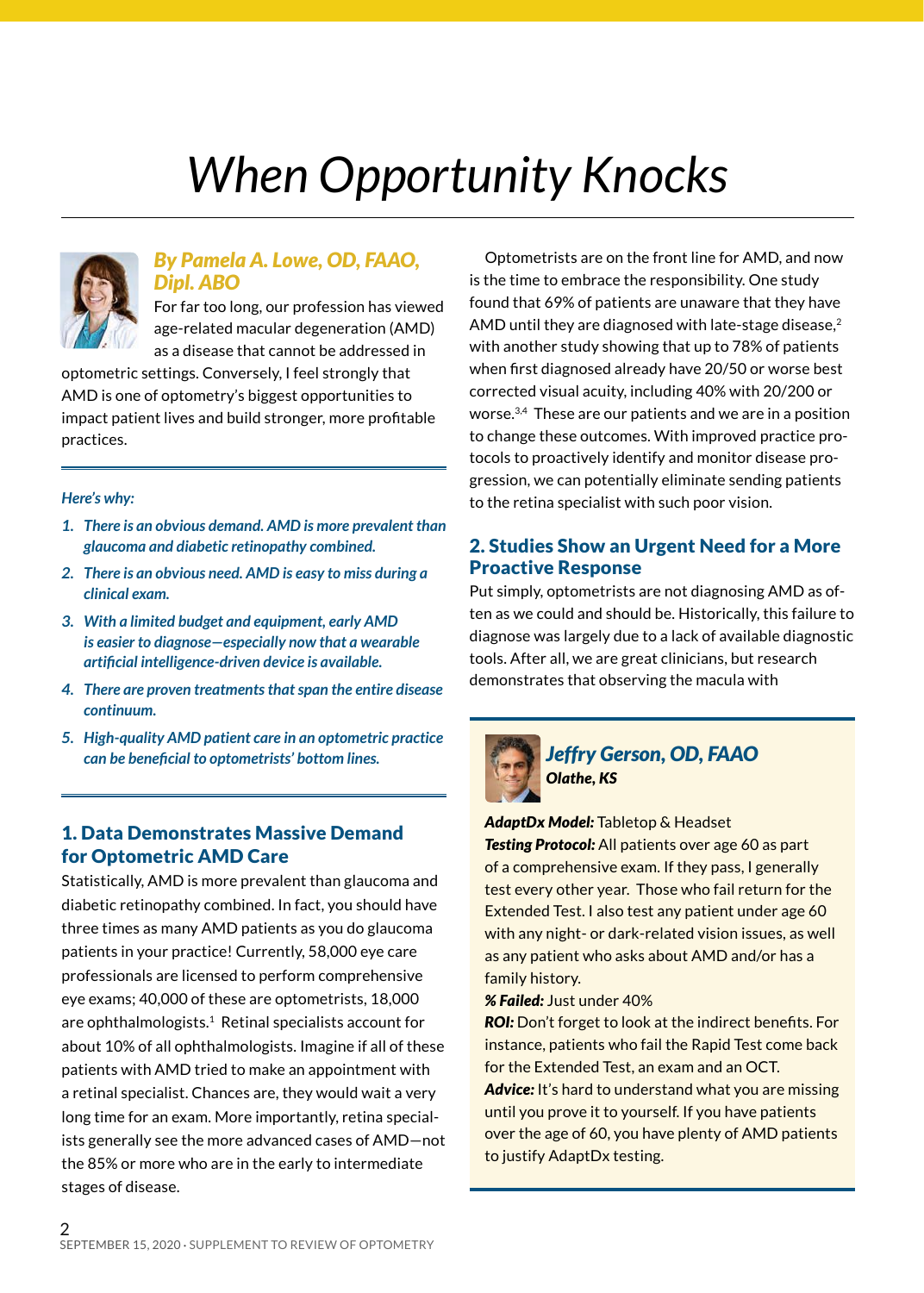a 90D lens and evaluating fundus photos for small drusen and pigmentary changes isn't easy. For example, a study published in *JAMA Ophthalmology* showed just how often diagnoses are missed by optometrists and ophthalmologists alike—even when the doctors were aware that their findings would be double-checked by trained graders.5 This cross-sectional study, which included 1,288 eyes (644 adults) from patients enrolled in the Alabama Study on Early Age-Related Macular Degeneration (ALSTAR),<sup>6,7</sup> revealed that doctors are missing AMD about 25% of the time. Also quite concerning is that 30% of the undiagnosed eyes in the study already had intermediate-stage disease with large drusen, a well-known risk factor for progression to advanced disease.<sup>5</sup>

When you consider the poor outcomes that often result from delayed diagnoses, there is no question that we need to take a more proactive approach and utilize tools that improve our diagnostic acumen. Use of dark adaptation testing in primary eye care practices would significantly increase the likelihood of diagnosing AMD in affected cases,<sup>4</sup> while also making diagnosis simple and fast. Imagine if you could refer at-risk CNV patients with BCVA of 20/20—in both eyes. With early detection, diagnosis, and close monitoring, you can. With dark adaptation (DA) testing, the number of AMD patients identified in our practices can more accurately reflect the true incidence of disease in this country.

*Use of dark adaptation testing in primary eye care practices would significantly increase the likelihood of diagnosing AMD in affected cases, while also making diagnosis simple and fast.*

#### 3. AMD Can Be the Easiest Diagnosis of the Day

The past several years have been a time of tremendous innovation in AMD. As a result, we have a much more indepth understanding of disease pathogenesis and access to affordable tools to help us make a definitive diagnosis very early in the disease process. We now know that, as with glaucoma, structural changes are present in AMD prior to even the earliest clinical indicators of the condition. However, unlike using an OCT in glaucoma to de-



*Glenn Corbin, OD Wyomissing, PA*

*AdaptDx Model:* Tabletop & Headset **Testing Protocol:** All patients with night vision complaints and/or drusen *Tests per Week:* >15

*ROI:* Based on over 60/month at \$60/patient reimbursement, the instrument can be paid off in less than 1 year.

*Advice:* It has become our standard of care for confirming an AMD diagnosis in patients with drusen, especially when acuity is good or clinical findings are minimal. Dark adaptation testing should be considered a must-have for practices and would compare to diagnosing and treating glaucoma without a visual field.

tect these optic nerve changes before vision loss occurs on a visual field, we are unable to detect the earliest retinal damage in AMD with any of our currently available imaging devices. Instead, we need to find the functional biomarker of AMD to detect it at its earliest stages. Specifically, functional changes presenting as impaired dark adaptation take place several years before clinically evident damage to the eye has occurred. Better still, interpreting these functional changes in AMD is often much simpler than identifying the structural changes seen with early glaucoma.

Impaired dark adaptation is the first clinical biomarker for AMD and precedes visible presentation of drusen. In fact, this functional test enables eye care professionals to detect subclinical AMD with 90% accuracy three years before it can be observed clinically.4 When you couple this test with your own clinical findings and structural measurements, it's obvious how much more confidence you will have in managing patients. In fact, managing AMD is infinitely easier than managing glaucoma. Glaucoma is complex and it is often extremely difficult to determine who will progress and who won't. Even IOP can sometimes be a false indicator. Still we follow our glaucoma suspects closely, though it's very likely their disease will progress quite slowly.

To enhance our ability to stage and monitor progression of AMD by looking at it clinically, we must consider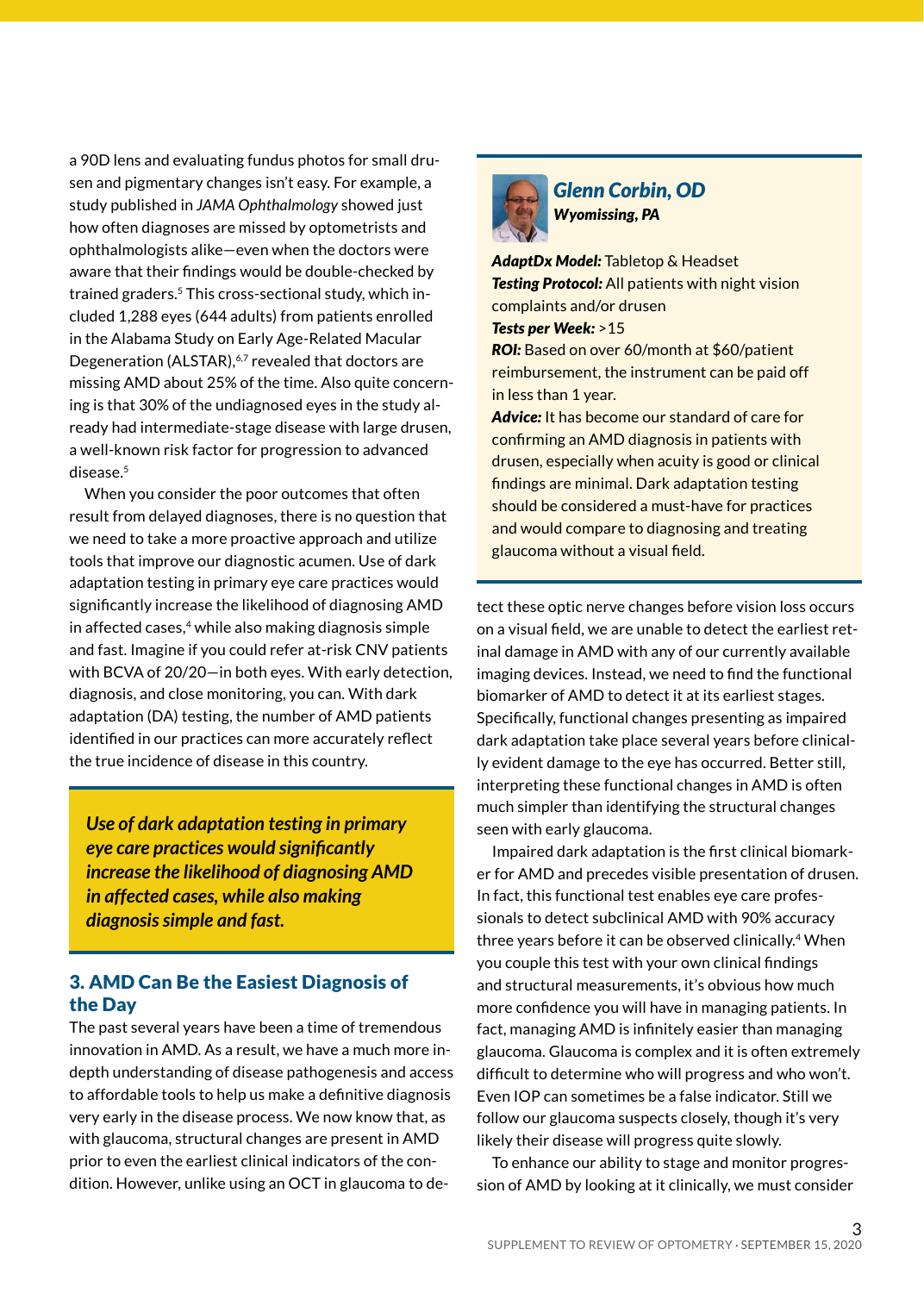other options—namely functional testing in the form of dark adaptation. Several peer-reviewed studies have shown that dark adaptation function is impaired from the earliest stages of AMD, with increasing impairment as the disease progresses.<sup>8,9</sup> Visual acuity loss is not a surrogate for dark adaptation testing because visual acuity is largely undisturbed during early disease,<sup>10</sup> whereas longitudinal data demonstrate that dark adaptation, as measured by Rod Intercept™ (RI™) time, exhibits significant change over four years among AMD eyes despite stable visual acuity.<sup>11</sup> Based on this and other research, as well as clinical observations and in accordance with the Preferred Practice Patterns of the American Academy of Ophthalmology,<sup>12</sup> it is clear that dark adaptation functional testing can overcome the practical challenges associated with diagnosing AMD using only traditional subjective clinical assessment.

#### 4. There Are Effective Treatments for All Stages of AMD

Intravitreal injection (anti-VEGF) has become one of the most commonly performed procedures in the United States within any field of medicine.13-15 But by the time a patient reaches this stage, significant damage and vision loss has likely already occurred. Just as we would never wait until late-stage disease to manage a glaucoma patient, we should not wait to treat AMD. Unfortunately, until recently, that was the trend. In fact, several studies have shown that doctors have been too passive when diagnosing and treating nonexudative AMD.2,3,16 This mindset MUST change. Optometric care is significantly valuable in AMD, and it all begins with the earliest possible diagnosis. Knowing for sure that a patient has AMD makes all the difference in confident management and patient compliance.

For diagnosed patients, effective behavior modification, nutritional supplementation, and prompt anti-VEGF treatment reduce the incidence and progression of irreversible vision loss. 4 Although lifestyle changes, diet and exercise modification, systemic disease management, nutritional supplementation, retinal light protection, and more careful follow-up will not cure AMD, they have each been shown to slow or even halt the progression of the disease. This is extremely relevant to how we care for our patients. They want to know if they have a disease that we can do something about. Even if we can't make it go away, we can keep

them safe by giving them the tools and attention they need to enjoy additional years of high-quality central vision, enhancing the odds of a better quality of life.

#### 5. It Can Strengthen and Grow Your Practice

Performing dark adaptation is not only good for your patients, it has tremendous potential to grow your practice. Based on the disease prevalence, these patients are already in your practice. By using the right tools, you will start diagnosing a fair number of AMD patients. Once an AMD patient is diagnosed, your course of care and recommendations will be focused on slowing disease progression, which can lead to additional medical, nutraceutical and optical revenue for your practice. When we focus on what's best for our patients, we often realize it is also best for our practice.

Up to the point of advanced AMD, macular degeneration is well within the scope of primary optometric care. So, get passionate about improving visual outcomes and start managing AMD more proactively. It's a win-win for everyone.



*Ryan Powell, OD Kansas City, MO*

*AdaptDx Model:* 2 Tabletops & 1 Headset **Testing Protocol:** All patients over the age of 60 and any patient under the age of 60 who has a family history or a night vision complaint *Tests per Week:* 12-15 tests *% Failed:* 15-20%

*ROI:* The AdaptDx is essential to our priority to do the best we can for our patients. The ROI comes from the billing we do with the instrument directly, the supplements we start patients on to slow the rate of disease progression, the office visits we see for macular degeneration patients that we were missing before we had the AdaptDx, and the referral network our practice has built by being recognized by our patients as a practice that is leading the way in diagnosing macular degeneration at its earliest stages.

*Advice:* Our AdaptDx instruments easily pay for themselves. However, I do not think that comes close to representing the full ROI that this technology has for optometric practice and for our patients.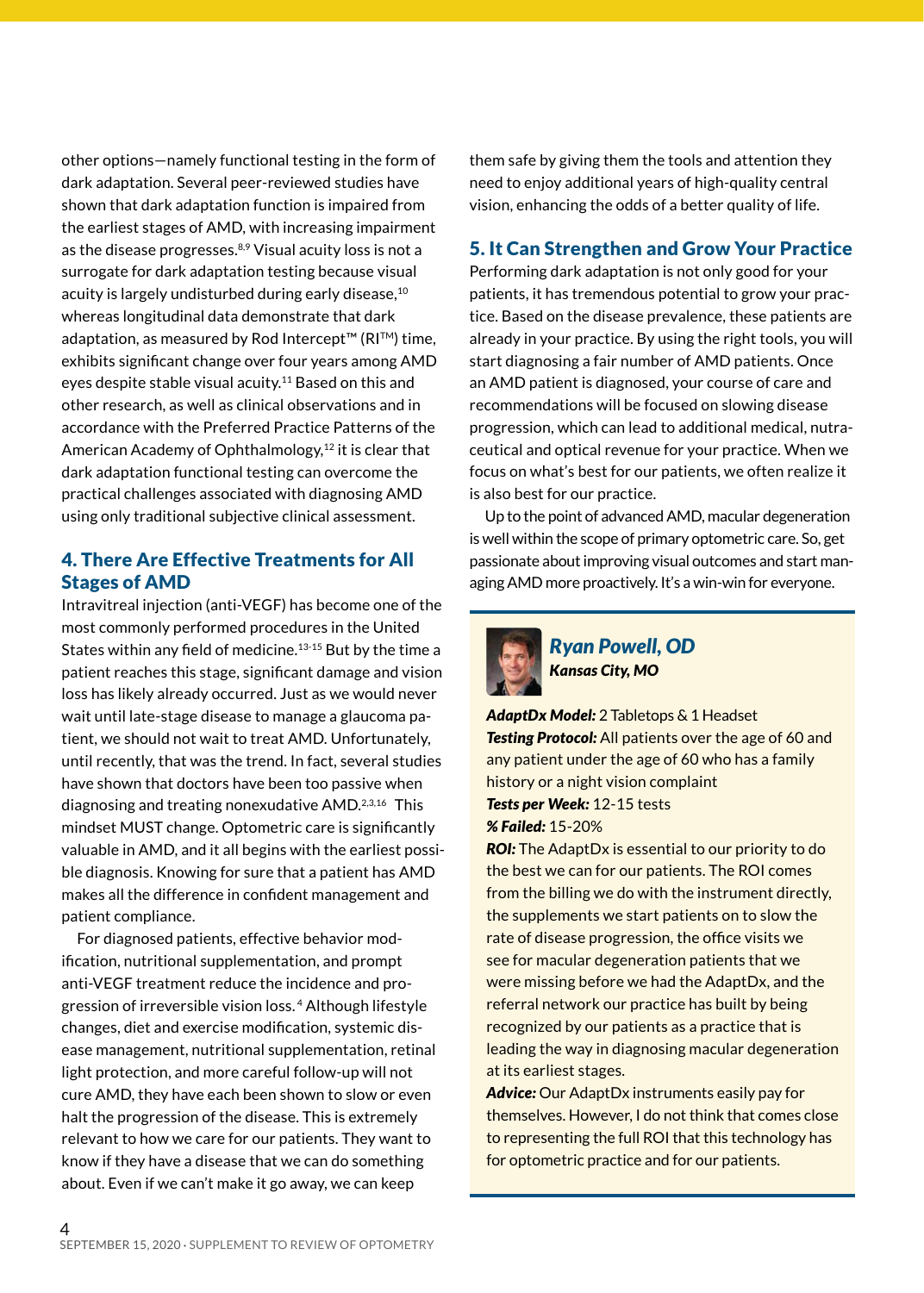### *Anatomy and Pathogenesis of AMD*

*Understanding These Basics Will Make Disease Management Simple* 



#### *By Julie Rodman, OD, MSc, FAAO*

As many of the other articles in this report explain, poor AMD outcomes are driven, in large part, by how difficult it is to detect and properly grade drusen. However, even

our currently accepted grading systems are insufficient in fully describing the degree of damage our patients have from AMD.<sup>17</sup> The reality is that we simply cannot diagnose what we cannot see. The pathogenesis of AMD is such that disease destruction begins years before we can see it clinically, and detecting progression is made difficult by the subtlety of structural changes and the lack of reduction in Snellen acuity. Fortunately, functional testing can alert us to these sometimes undetectable physical changes, ensuring that we are vigilant in monitoring patients for change that can quickly result in vision loss.

*Functional testing can alert us to undetectable physical changes, ensuring that we are vigilant in monitoring patients for change that can quickly result in vision loss.*

#### How AMD Starts

AMD represents a pathologic stage of an otherwise normally occurring deteriorative process.<sup>18</sup> As you know, drusen and subretinal drusenoid deposits become clinically visible at 30µm while changes in RPE cells are substantially smaller.<sup>19</sup> In AMD specifically, damage takes place before we can detect it using structural tests like optical coherence tomography (OCT) and fundus autofluorescence; and too often the harm it's caused comes as an alarming surprise during a regularly scheduled annual exam. That's because drusen are not the earliest-stage markers for AMD. They are visible structural evidence of a pathological process that has been underway for quite some time.

Cholesterol that is locally produced by the RPE and deposited in Bruch's membrane as layers of basal linear and basal laminar deposits is accumulating beneath the surface long before it becomes the drusen we see using current structure-based methods of detection such as OCT.20 Yet all along the way as this process unfolds, the cholesterol buildup is causing inflammation, oxidative stress, and disruption of oxygen and nutrients such as Vitamin A to the outer retina and photoreceptors.<sup>21</sup> Rhodopsin is the pigment in rod photoreceptor cells that allows us to see dim light. As rhodopsin regeneration is diminished, patients will cite problems with night vision despite very good visual acuity in early disease.10 As the disease progresses, the cholesterol layer continues to build, eventually thickening to a stage where the tell-tale drusen can be clinically visualized. Therefore, the drusen we finally see are just the proverbial tip of an iceberg of much larger cholesterol deposition.



#### *Claudio Lagunas, OD The Woodlands, TX*

*AdaptDx Model:* Tabletop & Headset *Testing Protocol:* Patients 50 or older with a night vision complaint *Tests per Week:* 10-12 *% Failed:* 25% **ROI:** At 10-12 tests per week, our AdaptDx Pro will be paid for in about 1 year *Advice:* Impaired dark adaptation is a biomarker for AMD. Therefore, it can tell you if a patient has or doesn't have the disease. Knowing up to 3 years before we can find it with OCT, retinal imaging or dilated fundus exams is critical in saving vision and having better outcomes. My patients deserve to know and deserve the best technology...do yours?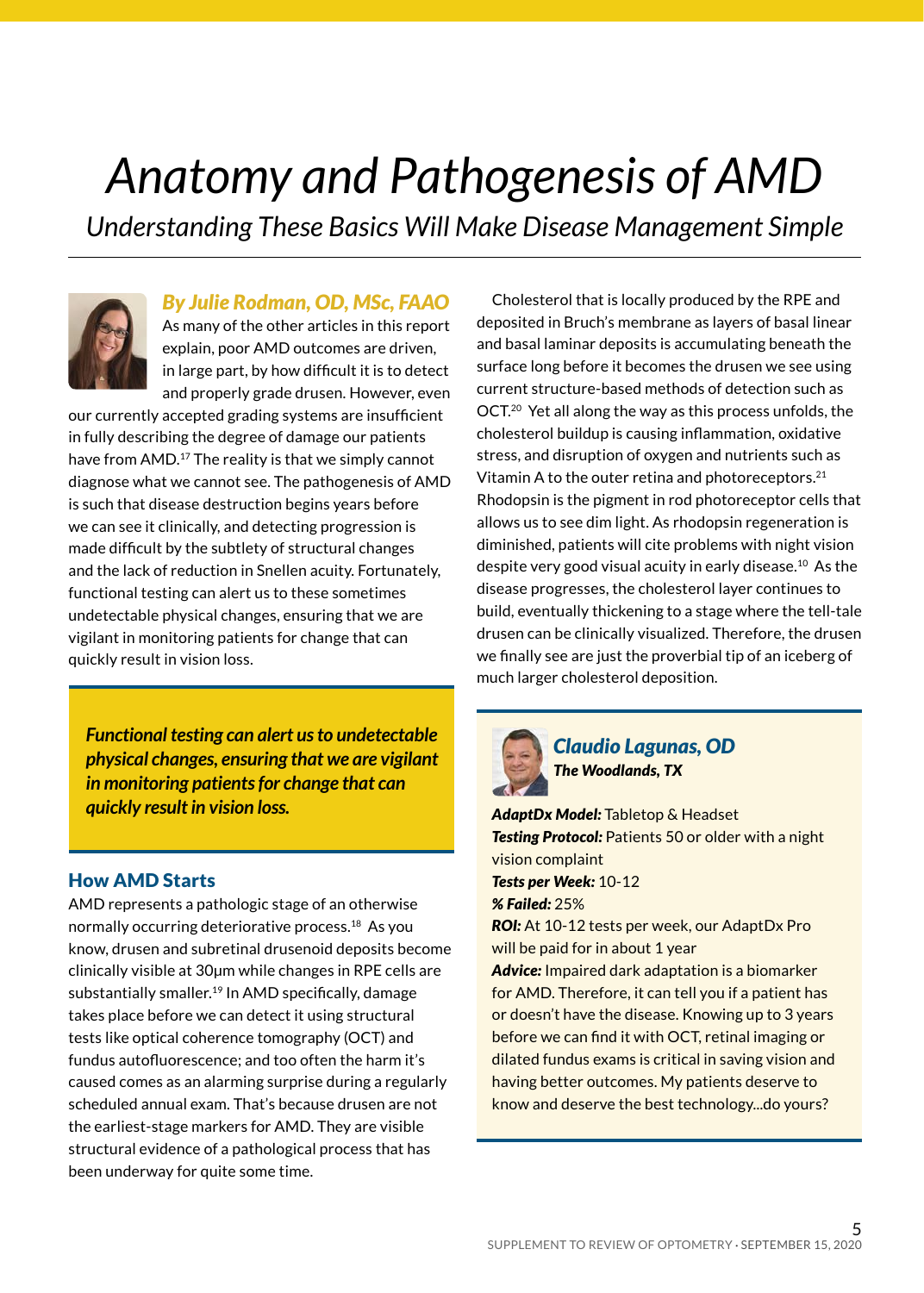#### The Functional and Structural Progression of AMD



No AMD: **Normal fundus appearance. Healthy choriocapillaris, Bruch's membrane, RPE, and photoreceptors.**



Subclinical AMD: **Normal fundus appearance. Invisible layers of cholesterol are forming along Bruch's membrane, blocking transport of vital nutrients and impairing dark adaptation function.**



Subclinical AMD: **Normal fundus appearance. Cholesterol continues to build, along with functional impairment.**



Early AMD: **Visibly evident drusen on fundus evaluation. Functional impairment continues to worsen.**

#### Making Sense of What We Can't See

Nothing can replace a comprehensive dilated exam. Likewise, fundus photography, OCT and other structural tests have a critical place in practice because they help us document and measure clinically detectable drusen. But just because we don't see it, doesn't mean it's not there. Rather, it means we need to consider other ways to detect it. This is where functional testing is most valuable.

Functional testing not only makes us aware of what we can't see—it measures the effects of clinically invisible damage by reliably measuring patients' ability to dark adapt. Remember, early cholesterol accumulation impairs normal transport of vitamin A across Bruch's membrane and creates a localized vitamin A deficiency which results in poor night vision. Unlike characterizing the risk associated with small drusen, a patient's ability to dark adapt can be easily measured in any office setting using an automated dark adaptometer like the AdaptDx or AdaptDx Pro.

The AdaptDx devices test retinal function that has been shown in clinical trials to aid in the identification of patients at all stages of AMD—even when they have no visible structural signs of disease. It does this by revealing impaired dark adaptation function that is 90% specific and 90% sensitive for the presence AMD, sometimes at least three years before it becomes clinically evident.10 This is significant because it means we can actively take part in the patient journey and do everything possible to protect patients' vision before structural damage has occurred. Because functional impairment of the rod photoreceptors happens in the earliest stages of AMD, dark adaptation becomes affected before visual acuity declines,<sup>10</sup> which means we can be there every step of the way, ensuring that when and if aggressive injection therapy is needed, the referral can potentially be made before lines of vision are lost.

#### Knowledge Is Power

When you know that a patient has AMD, you have a duty to treat that patient. Indeed, there is no magic bullet for patients with early-stage AMD, but the same can be said of almost any degenerative disease. We can't completely stop AMD in its tracks nor can we make it go away, but as with almost every other disease, we manage it. If we can get a head start, that's great news for our patients.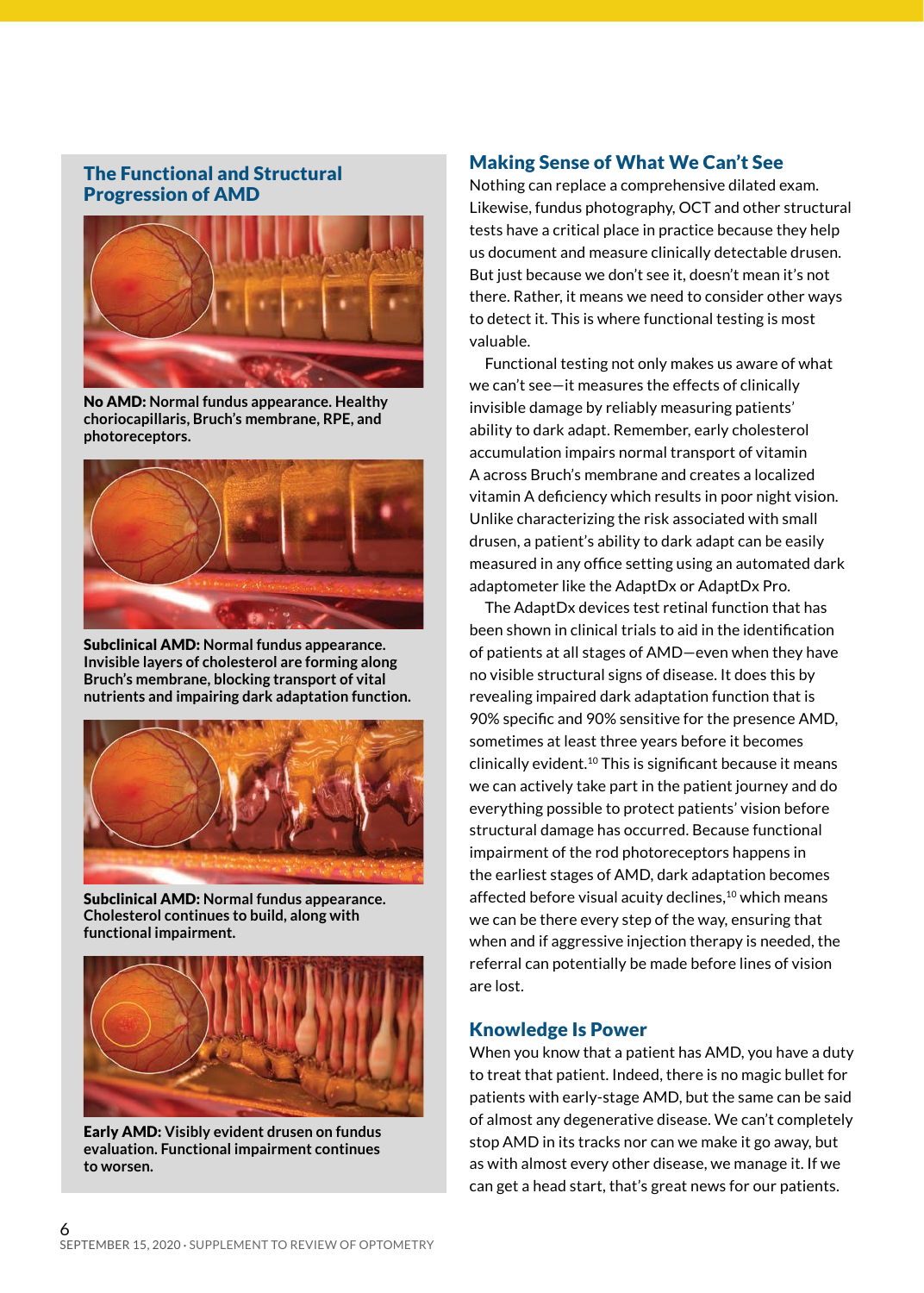So how do we manage AMD when we detect it early using dark adaptation? The same way we would if we knew the patient had AMD based on structural findings. In other words, the treatment of AMD should be initiated at first detection. Why? Because based upon our current understanding of AMD pathogenesis, the stages of subclinical, early, and intermediate AMD all represent different clinical manifestations of the same underlying disease process. From a pathophysiological standpoint AMD is AMD—regardless of stage or how long the disease has progressed. Although the deposits may not become visible drusen for several years after their formation, damage is well underway. As such, the following treatments should be offered to patients even at the earliest stages of AMD:

- Prescribe smoking cessation programs. Smoking is the largest modifiable risk factor for the progression of both CNV and GA,<sup>22</sup> yet in one study, 90% of patients with AMD were not advised to stop smoking.23 Although most patients have been counseled on the ill effects of smoking, most don't realize that it affects their eyes and potentially their vision.
- **Prescribe nutritional supplementation.** Although there is extensive debate about which supplements are most appropriate, evidence strongly suggests prescribing them because, on average, treated patients have better outcomes than untreated patients.24-26
- Discuss lifestyle modifications with respect to diet and exercise. Following a healthy diet, exercising regularly and maintaining overall health are sound goals for all patients.<sup>26</sup> These lifestyle choices may act synergistically to prevent or delay onset or progression of AMD. One study found that women who followed a healthy diet, engaged in physical exercise, and avoided smoking had substantially lower risk of early AMD compared with women who did not follow these healthy lifestyles.<sup>27,28</sup>
- Systemic disease management. Several systemic conditions carry an increased risk of the development of AMD based on epidemiological studies—and it is our job to educate patients on how overall health can impact eye health. Cardiovascular disease, diabetes, hypercholesteremia, and obesity have all been associated with increased risk of AMD

and/or progression of AMD.29-32 Body mass index and abdominal obesity are independent risk factors for progression to advanced AMD. <sup>29</sup>

**Prescribe retinal light protection.** Epidemiological evidence suggests that chronic sunlight exposure increases the risk of incident AMD and its progression.33 Based on increased study in this area, you may also want to consider recommending HEVL-blocking eyeglass lenses.

Finally, for a patient with AMD, more frequent retinal examinations are recommended. Moving from a 12-month follow-up interval to a six-month (or even shorter in some cases) follow-up interval may be useful for monitoring disease progression.<sup>12</sup> More frequent visits provide the clinician increased opportunity to detect CNV before visual acuity loss.

#### An Easy and Obvious Choice

As optometrists, we aren't faced with a lot of clear-cut decisions. We make tough calls all day long. For example, we try to fight contact lens over-wear using every trick in the book; we assess risk in patients with glaucoma and try to decide if they need to start or switch drops; we consider investments in new in-office treatments for patients with ocular surface disease. Making the call to treat AMD is easy. With every early diagnosis and timely intervention, we empower our patients to take control of their ocular health and potentially delay or prevent blindness from AMD.



*Jessica Marshall, OD Holmdel, NJ*

*AdaptDx Model:* Tabletop *Testing Protocol:* All patients with a complaint of difficulty with night vision over age 50 *Tests per Week:* 15-20 *% Failed:* 60%-70%

*ROI:* Assuming we have 50 failed tests in a month, we are looking at an additional ~107K in revenue for the practice.

*Advice:* The ROI has been great for us. More importantly, because we see patients more frequently, our doctor-patient relationships have become even stronger.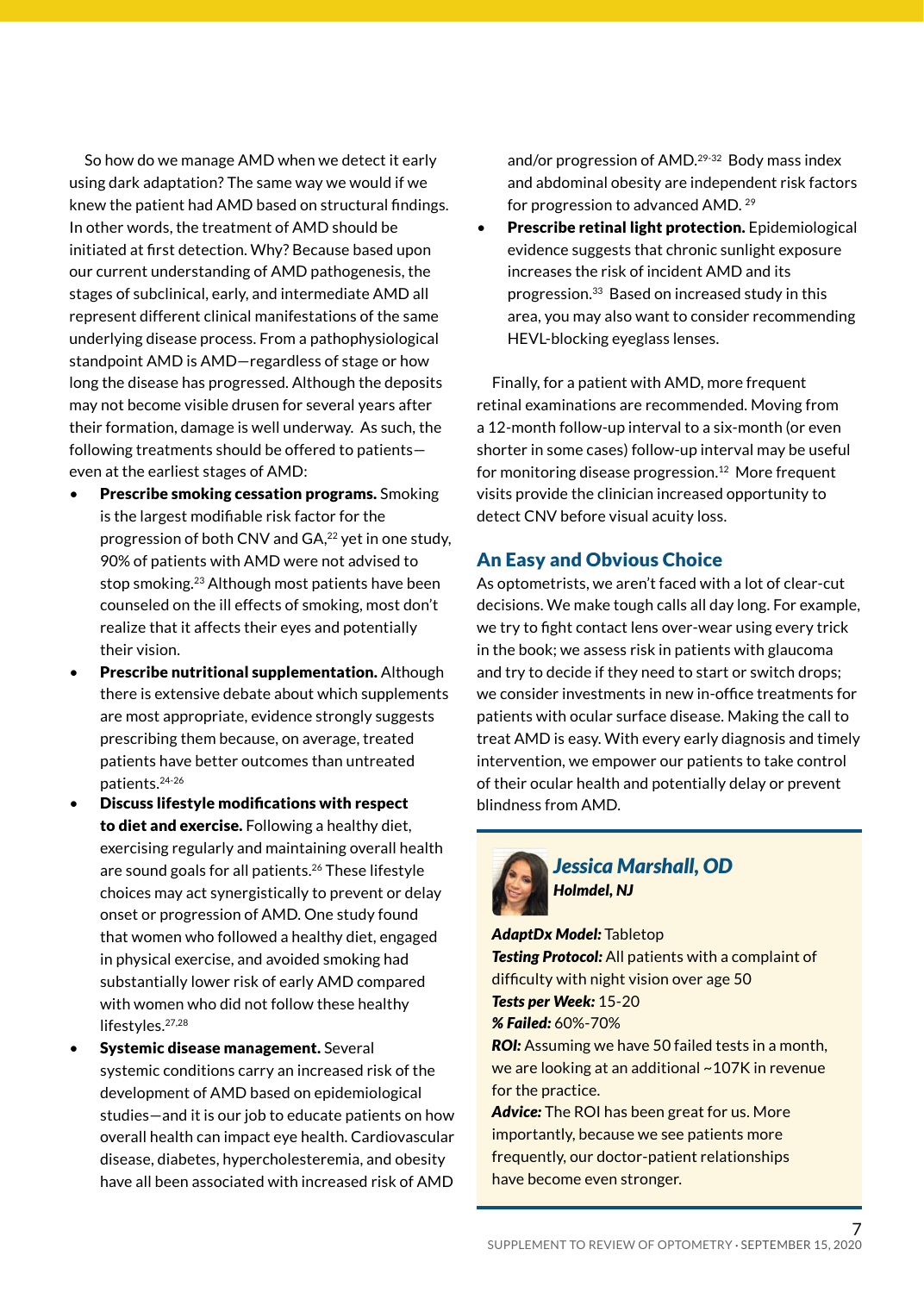### *Dark Adaptation Testing is Proven to Find Treatable AMD*



#### *By Jeffry Gerson, OD, FAAO*

Earlier in my career, I was not fully confident in diagnosing AMD on the appearance of drusen alone. I knew that even the smallest druse was a harbinger of AMD,

yet I was hesitant to give a patient a diagnosis of AMD. Instead, like many of my colleagues, I would say, "You might have some early signs of AMD." For the patient, that was neither definitive nor reassuring.

Then, a few years ago, I incorporated dark adaptation (DA) testing into my practice. Based on the science, it was clear that functional testing could change the way I diagnose and treat AMD. To be clear, impaired dark adaptation is not an indication of risk. Delayed rod-mediated dark adaptation in older adults with normal macular health is associated with incident early AMD three years later, and thus is a functional biomarker for early disease.<sup>10</sup> In fact, the Preferred Practice Patterns of the American Academy of Ophthalmology indicate that an initial patient history should consider difficulties in dark adaptation.12 As this paper details, impaired dark adaptation has been found in numerous cross-sectional studies of AMD and may be used as an aid in the diagnosis and staging of AMD.4

To prove it to myself, I did a simple study with my own patients. I tested 100 patients over the age of 60 who had no visible indications of drusen. In the end, I was shocked to discover that 38 of them failed the dark adaptation test—which meant they had subclinical or early AMD that I would have otherwise missed. This drastically changed the way I thought about the disease and my approach to patient care. Today, I schedule every patient over 60 for an AdaptDx test, so I can find the functional biomarker of AMD as early as possible. This gives me the confidence to diagnose disease and have a deeper discussion around treatment, while providing my patients with vital information about their health.

Importantly, the definitive AMD diagnosis made possible by the AdaptDx dark adaptometer helps secure patient buy-in with critical lifestyle changes, such as

smoking cessation, while also increasing the likelihood that patients will comply with a more frequent follow-up schedule. Offering a true AMD diagnosis, versus hypothetical conversations about risk, also helps inform supplementation recommendations and other interventions. *(See guidelines on page 11).*

*Several peer-reviewed studies have shown that dark adaptation function is impaired from the earliest stages of AMD, with increasing impairment as the disease progresses.*

#### Rod Intercept: An Established Measurement of Disease Severity

The science proving that Rod Intercept<sup>TM</sup> ( $RI^{TM}$ ) times correlate strongly with both the presence of AMD and disease severity has long been known. RI, as measured by the AdaptDx and AdaptDx Pro, is the number of minutes it takes for the eye to adapt from bright light to darkness at a standard threshold stimulus level. Indeed, several peer-reviewed studies have shown that dark adaptation function is impaired from the earliest stages of AMD, with increasing impairment as the disease progresses.<sup>8,9</sup>

RI is a simple and objective measurement of retinal function:

- An RI of less than 6.5 minutes indicates normal dark adaptation consistent with healthy photoreceptor function.
- An RI of 6.5 minutes or higher indicates impaired dark adaptation, most often due to AMD in patients over age 50, unless there is a pre-existing hereditary retinal degeneration or significant vitamin A deficiency, which is rare in the United States.8,34,35

When compared with older adults with normal macular health, patients with early-phase AMD have delayed dark adaptation.7,8,10,35,36 Studies also indicate that the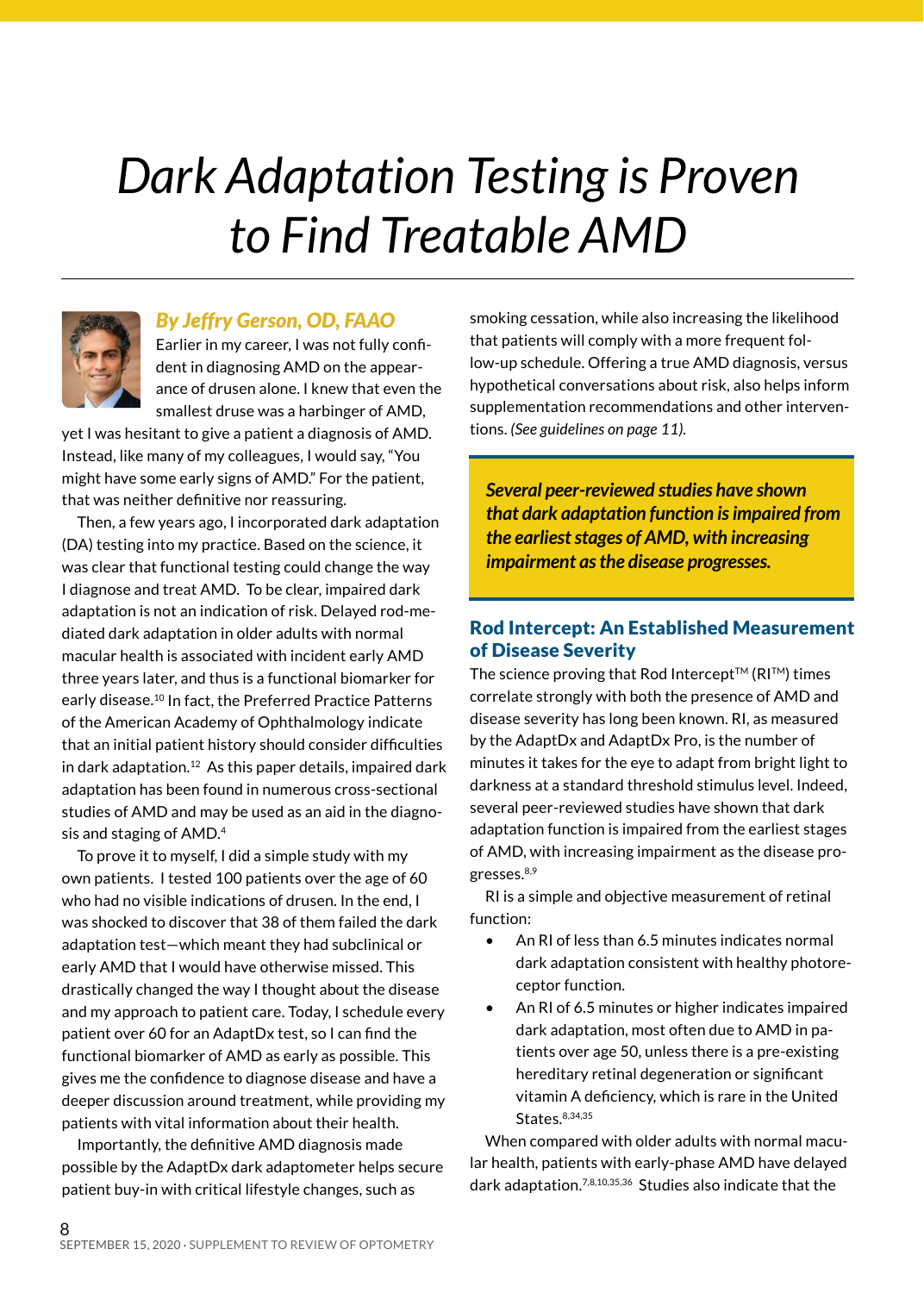higher the RI, the worse the AMD. In fact, a significant worsening of dark adaptation in eyes with early or intermediate AMD over a 12-month period can occur without a change in visual acuity or fundus appearance.7,37 Further, in patients over age 50, declines in dark adaptation function correlated with patient-reported functional deficits and were accelerated in eyes with greater AMD severity.11 Finally, dark adaptation has been identified as a suitable outcome measure in early-to-intermediate AMD.38

#### High Sensitivity and Specificity

Prior to the release of the AdaptDx, methods for measuring dark adaptation were time intensive (> 30 minutes) and not very patient or technician friendly, making them unsuitable for everyday clinical use.4 Conversely, the AdaptDx devices can help you identify patients with AMD in as little as 6.5 minutes using the Rapid Test protocol.

In 2014, researchers at Penn State College of Medicine, Massachusetts Eye and Ear Infirmary and the University of Tennessee published their findings in the peer-reviewed ARVO Journal, *Investigative Ophthalmology & Visual Science* and, since that time, numerous investigations have supported these findings.4 To calculate the diagnostic sensitivity and specificity for the Rapid Test, dark adaptation was measured by using the AdaptDx dark adaptometer in two groups: subjects with normal retinal health and subjects with AMD. Subjects were assigned to their group by clinical examination and grading of fundus photographs. Sensitivity was defined as the percentage of AMD subjects who exhibited a



#### *Gary Kirman, OD Hummelstown, PA*

*AdaptDx Model:* 1 Tabletop & 3 Headsets **Testing Protocol:** All patients 55 and older as well as those younger with night vision complaints or a strong family history of AMD *Tests per Week:* 30 tests per week *% Failed:* 45% *ROI:* 6 months *Advice:* Improve the quality of your examination,

save sight and prolong patients' independence with earlier AMD detection and intervention plans. Rod Intercept > 6.5 minutes. Specificity was defined as the percentage of normal subjects who exhibited a Rod Intercept  $\leq 6.5$  minutes. In the study results:

- Diagnostic test sensitivity was calculated to be 90.6% (115/127, P < 0.001). The 95% CI for diagnostic sensitivity had a lower bound of 85.1% and an upper bound of 100%.
- Diagnostic test specificity was calculated to be 90.5% (19/21, P = 0.0271). The 95% CI for diagnostic specificity had a lower bound of 72.9% and an upper bound of 100%.

In short, this study found that the AdaptDx Rapid Test protocol can be used to detect abnormal dark adaptation associated with AMD and that the diagnostic sensitivity and specificity with this Rapid Test were both greater than 90%, which is comparable with longer-duration research protocols studied earlier.<sup>4,8,39</sup>

*Beginning an AMD treatment for a patient with marked visual loss may result in a poorer visual outcome when compared to patients with better baseline visual acuity at time of first injection.*

#### Earlier Detection and Intervention Can Make a Big Difference

We are fortunate to live in a time when there are several treatments for late-stage wet AMD. However, by the time injections commence, vision has most likely already been compromised. In fact, it has been clearly established that beginning an AMD treatment for a patient with marked visual loss may result in a poorer visual outcome when compared to patients with better baseline visual acuity at time of first injection.<sup>16,40,41</sup>

Because visual acuity is so closely correlated with treatment delay,<sup>16,42</sup> retinal specialists are increasingly interested in early detection. Likewise, every optometrist's goal should be to diagnose AMD in its earliest stages and monitor disease progression more closely to refer patients at the first sign of choroidal neovascularization (CNV)—before significant vision is lost. With proactive treatment and monitoring, our primary goal is to delay or avoid the onset of CNV. But with this approach, if CNV does occur, we are far more likely to achieve improved outcomes in partnership with our patients and retina specialists.

 $\mathsf{o}$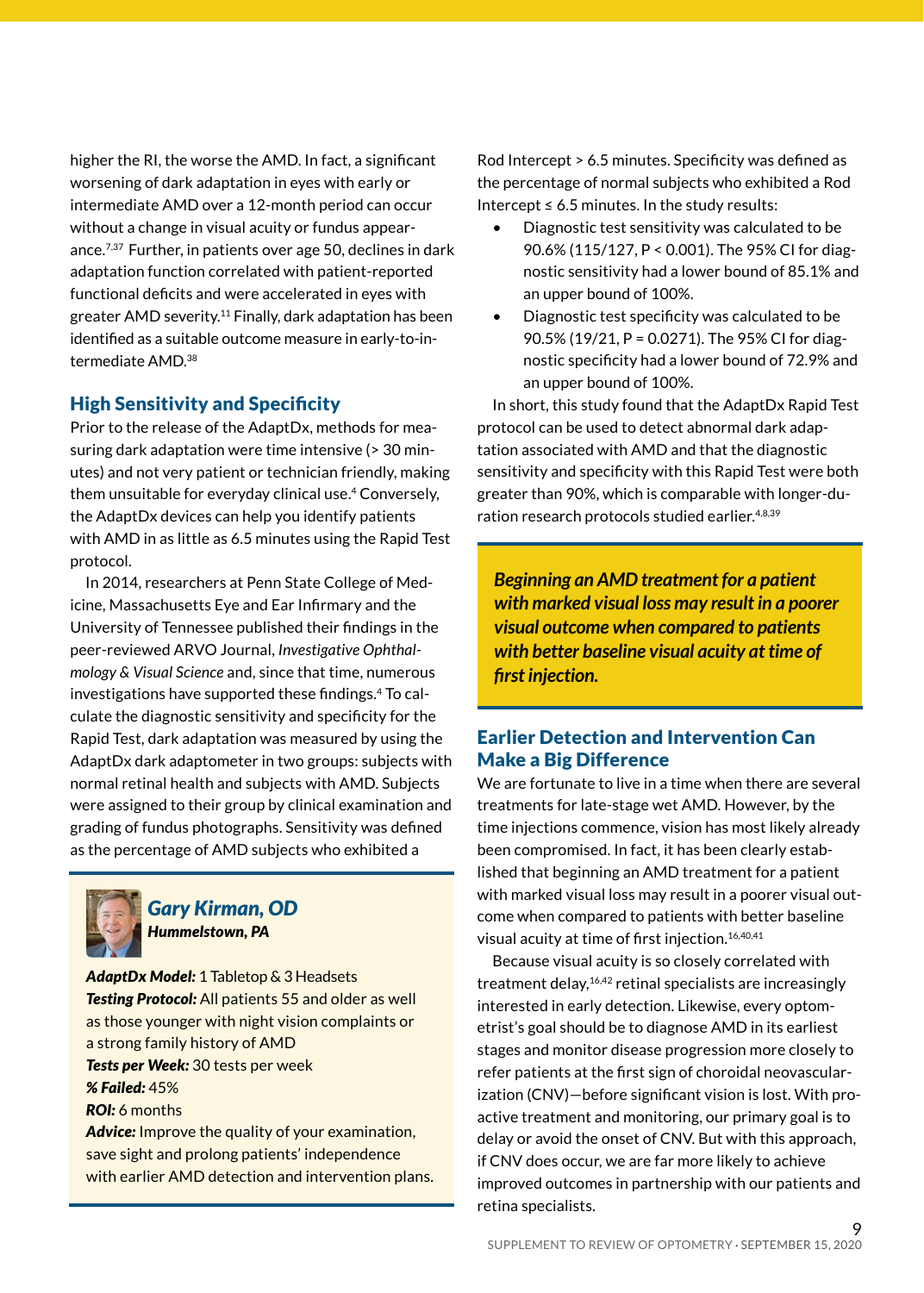

#### *Damon Dierker, OD Indianapolis, IN*

*AdaptDx Model:* Tabletop & Headset *Testing Protocol:* Symptomatic patients and patients with any fundus findings indicative of possible early AMD *Tests per Week:* 10 *% Failed:* 70% *ROI:* With the AdaptDx Pro headset, our testing is up approximately 100% *Advice:* AMD is the leading cause of adult blindness in the United States. We should be doing everything we can to diagnose it and manage it early to reduce risk of bad outcomes.

As was reported in a 2014 natural history study published in *Optometry and Vision Science*, AMD patients can exhibit a significant change in DA speed in 12 months, which is a serious concern given the correlation between DA impairment and disease severity that's been well established for many years in multiple cross-sectional studies.7,37 For example, a study of 325 patients age 60 and older found that those with normal macular health were approximately twice as likely to develop early AMD 3 years later if they had abnormal rod-mediated DA at baseline.<sup>10</sup> This is important on multiple levels. First, consider the danger that these patients face if they aren't seen for 12 months. Knowing that a patient has delayed dark adaptation alerts us to the importance of more frequent follow-up, so vision is not lost unnecessarily. Second, dark adaptation delays are associated with difficulty and emotional distress when performing visual activities under dim illumination and at night (driving, reading, detecting objects, ambulatory mobility.)43,44 We should not sit idly, pretending a problem does not exist when we know that there is a very real problem. Vigilance is essential as early AMD patients age. For now, progression may be inevitable, but it is our duty to impress upon patients the need for follow-up, and to advise them on options, such as supplements and smoking cessation, that are intended to slow disease progression.

Second eye outcomes provide yet another example of the positive impact of earlier diagnoses. Research

demonstrates second eye outcomes could be potentially better than the first eye with careful monitoring.16 There are several reasons for this, the most obvious of which involves closer monitoring, which is spurred by our knowledge of the patient's much higher risk. When we know a patient has AMD, we proceed differently and we take steps to prevent disease progression in the fellow eye, a strategy that appears to work.<sup>16</sup> Dark adaptation makes this even easier because it tells us whether or not AMD exists in the other eye, even before vision declines. These patients are not ticking time bombs in the hands of doctors who utilize dark adaptation testing.

The great news is that major research utilizing dark adaptation continues on a global scale.<sup>11,34,38,45</sup> For example, these two multi-year studies are using the AdaptDx device as a clinical endpoint:

- **MACUSTAR:** The AdaptDx was selected as a key testing device in the MACUSTAR project, a fiveyear study aimed at reducing the disease burden of AMD worldwide. Currently funded with more than 16 million euros from the European Union and leading European pharmaceutical companies, the investigation expects to enroll 750 patients at 20 clinical study centers in seven countries across Europe.
- *AMD Ryan Initiative Study (ARIS):* Led by the National Eye Institute, this study is designed to follow 500 people over five years to learn more about the natural history of early AMD and identify biomarkers of disease progression well before it advances and causes vision loss. All ARIS participants will undergo routine spectral-domain optical coherence tomography (SD-OCT); and visual function will be measured by dark-adapted fundus perimetry and dark adaption with the AdaptDx.

#### No Room for Doubt

AMD is a devastating disease, but the damage can be mitigated with early diagnosis, proactive treatment and regular monitoring. This wasn't possible a decade ago. We were often forced to somberly accept poor outcomes and significantly diminished quality of life in our patients. We can change these outcomes because we now can use dark adaptation in conjunction with the clinical exam and imaging technology to help us monitor for disease progression and identify those patients who are most at risk for developing advanced, vision threatening AMD.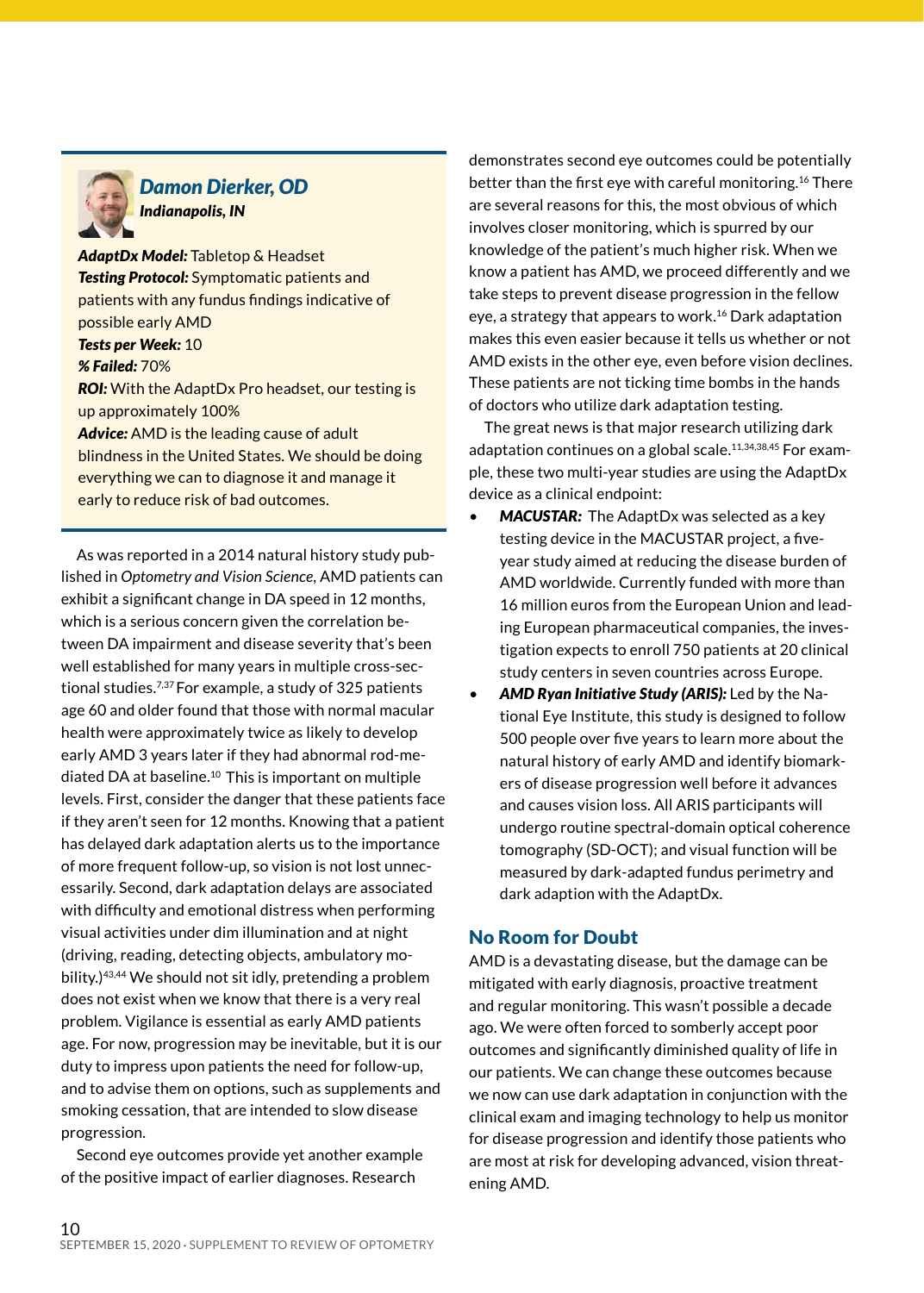### AMD Staging, Treatment and Management Guidelines

|                                                                                 | <b>Subclinical AMD</b>                                                                                                                                                                                                                                                                                                                                                                    | <b>Early AMD</b>                                                                                                                                                                                                                                                                                                                                                | <b>Intermediate AMD</b>                                                                                                                                                                                                                                             | <b>Advanced AMD</b>                                                                                        |
|---------------------------------------------------------------------------------|-------------------------------------------------------------------------------------------------------------------------------------------------------------------------------------------------------------------------------------------------------------------------------------------------------------------------------------------------------------------------------------------|-----------------------------------------------------------------------------------------------------------------------------------------------------------------------------------------------------------------------------------------------------------------------------------------------------------------------------------------------------------------|---------------------------------------------------------------------------------------------------------------------------------------------------------------------------------------------------------------------------------------------------------------------|------------------------------------------------------------------------------------------------------------|
| <b>Functional</b><br><b>Testing</b><br>(Average<br>Rod Intercept <sup>*</sup> ) | R1 > 6.5<br>The diagnostic<br>specificity and<br>sensitivity of the<br>6.5 minute cut-point<br>for the presence<br>of AMD is greater<br>than 90%                                                                                                                                                                                                                                          | $12.9 (+/- 6.1)$                                                                                                                                                                                                                                                                                                                                                | 16.6 $(+/- 5.2)$                                                                                                                                                                                                                                                    | 19.0 $(+/- 4.5)$                                                                                           |
|                                                                                 | Dark adaptation speed is correlated with disease severity. The AdaptDx Pro Extended Test<br>is a useful aid for staging AMD severity based on these average RI times.                                                                                                                                                                                                                     |                                                                                                                                                                                                                                                                                                                                                                 |                                                                                                                                                                                                                                                                     |                                                                                                            |
| <b>Structural</b><br><b>Imaging</b>                                             | No drusen or small<br>$\bullet$<br>drusen $\leq 63$ µm<br>No pigmentary<br>$\bullet$<br>abnormalities                                                                                                                                                                                                                                                                                     | Medium drusen ><br>$\bullet$<br>$63 \mu m$ and < 125<br><b>µm</b><br>No pigmentary<br>$\bullet$<br>abnormalities                                                                                                                                                                                                                                                | 1 large druse > 125<br>$\bullet$<br>$µm$ and/or<br>Pigmentary<br>abnormalities                                                                                                                                                                                      | Geographic<br>atrophy (GA)<br>or<br>Choroidal<br>$\bullet$<br>neovascularization<br>(CNV)                  |
| Treatment<br><b>Guidelines</b> "                                                | Prescribe smoking<br>$\bullet$<br>cessation program<br>Prescribe<br>$\bullet$<br>nutritional<br>supplementation<br>Discuss lifestyle<br>$\bullet$<br>modifications<br>with respect to<br>diet and exercise<br><b>Discuss</b><br>$\bullet$<br>systemic disease<br>management<br>Prescribe blue<br>$\bullet$<br>light protection<br>Prescribe UVA and<br>$\bullet$<br><b>UVB</b> protection | <b>Monitor smoking</b><br>$\bullet$<br>cessation<br>compliance<br>Monitor<br>$\bullet$<br>nutritional<br>supplementation<br>• Review diet and<br>exercise regimen<br>Partner with<br>$\bullet$<br>primary care<br>provider on<br>systemic disease<br>management<br>Check blue light<br>$\bullet$<br>protection<br>Reinforce<br><b>UVA and UVB</b><br>protection | • Monitor smoking<br>cessation<br>compliance<br>Review vitamin<br>$\bullet$<br>and supplement<br>recommendations<br>• Discuss diet and<br>exercise regimen<br>• Manage systemic<br>diseases with<br>primary care<br>provider<br>• Re-evaluate optical<br>protection | Low vision<br>rehabilitation<br>for GA<br><b>Anti-VEGF</b><br>$\bullet$<br>injections for CNV              |
| <b>Frequency</b><br>of Exams                                                    | Every 6-12 months<br>to monitor for<br>rapid progression<br>with clinical exam,<br>imaging and dark<br>adaptation testing                                                                                                                                                                                                                                                                 | <b>Every 6 months</b><br>to monitor for<br>rapid progression<br>with clinical exam,<br>imaging and dark<br>adaptation testing                                                                                                                                                                                                                                   | Every 3-6 months to<br>monitor for CNV with<br>clinical exam, imaging<br>and dark adaptation<br>testing                                                                                                                                                             | Refer to retina<br>specialist at first sign<br>of CNV and continue<br>to closely monitor<br>the fellow eye |

≉ Jackson, G. R., Scott, I. U., Kim, I. K., Quillen, D. A., Iannaccone, A., & Edwards, J. G. (2014). Diagnostic Sensitivity and Specificity of Dark Adaptometry for detection<br>of Age-Related Macular Degeneration. Investiga

\*\* Practical Guidelines for the Treatment of AMD, published as a supplement to Review of Optometry in October, 2017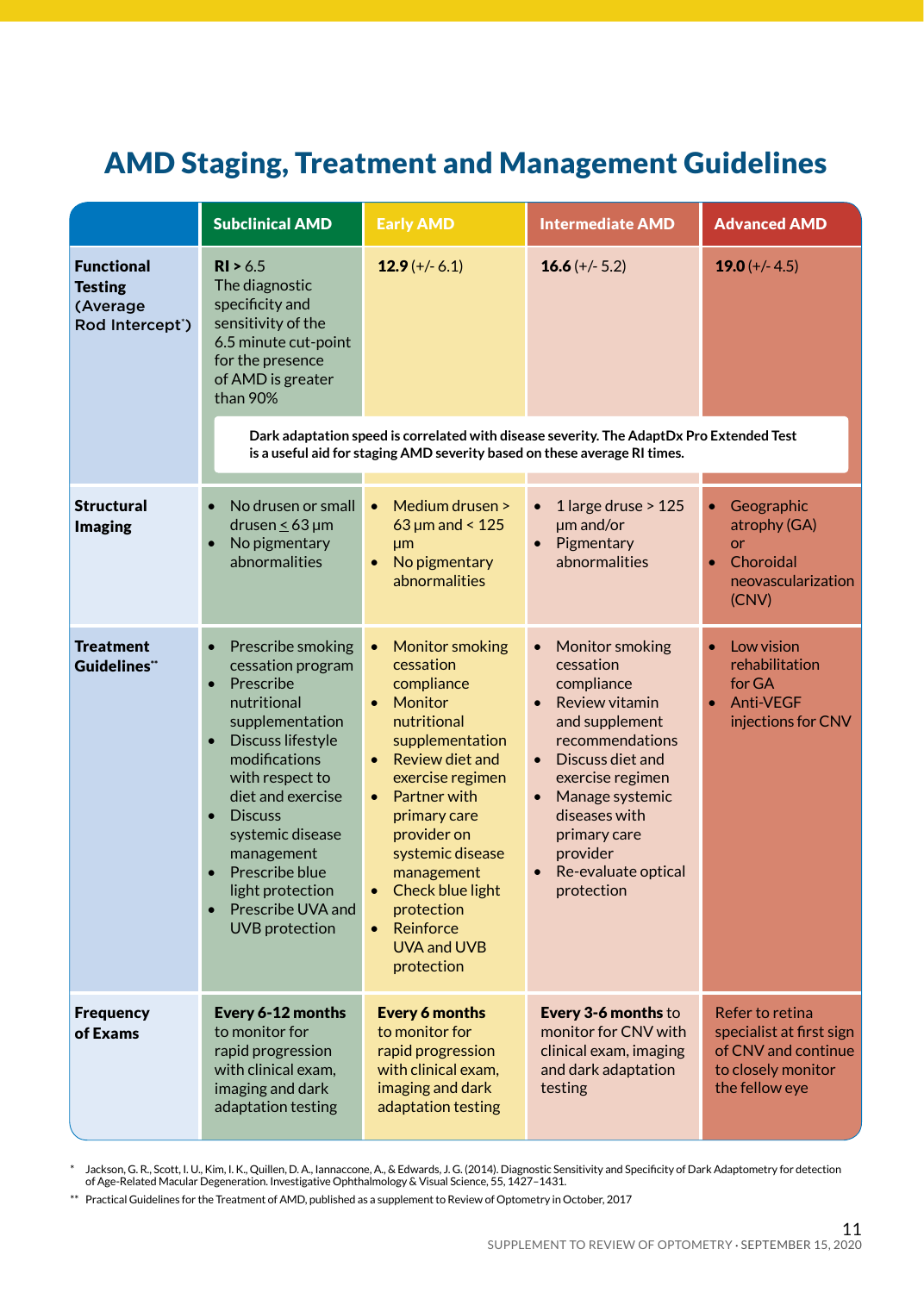### *AMD Practice Guidelines*



#### *By Paul Karpecki, OD, FAAO*

I've been fortunate to be on the forefront of many advances, including the breakthrough in diagnosing and managing AMD with the 2014 release of the AdaptDx.

As with any new technology, there are often a few early adopters who are the real-life testers and help us figure out the best way to implement testing in practice. The same goes for dark adaptation. With this in mind, MacuLogix brought 25 AdaptDx users together in January 2019. Our goal was to discuss and debate the real-life application of AdaptDx testing. After two days of discussion, this diverse group of optometrists came to a consensus on AMD standards of care in optometry.

- 1. The goal of managing AMD is to preserve visual function—not to wait until vision has already been lost. We often see patients with a few small drusen, but we rarely know for sure what those drusen will mean for the patient down the road. In the absence of a definitive AMD diagnosis, many of these patients would be seen only once per year. The result: CNV seems to develop without warning and the patient loses vision before being referred for injections. That was old world optometry. Now we can refer on time based on earlier detection and regular monitoring, prompted by AdaptDx tests.
- 2. Dark adaptation testing can overcome the practical challenges associated with diagnosing AMD using only traditional subjective clinical assessment. Subjective assessment of AMD prior to CNV is exceedingly complex. In fact, a study published in *JAMA Ophthalmology* revealed that optometrists and ophthalmologists miss AMD about 25% of the time.<sup>5</sup> In performing dark adaptation, we are obtaining the critical puzzle

*In the absence of a definitive AMD diagnosis, many patients would be seen only once per year. The result: CNV seems to develop without warning and the patient loses vision before being referred for injections. That was old world optometry.*

piece and eliminating the guesswork that used to make AMD diagnosis and management so difficult. Now, we simply use the AdaptDx to test patients over a certain age or who have drusen, difficulty seeing at night, or other risk factors.

- 3. Optometrists must establish improved practice protocols to proactively identify early disease and monitor it on a regular basis to ensure that CNV is detected as soon as it occurs. As many as 78 percent of AMD patients seek their first treatment after having already suffered irreversible vision loss in one eye, and nearly half of them have an acuity of 20/200 or worse.2,3 This is an unacceptable statistic that doctors with access to dark adaptometry have the power and tools to change. Patients who are monitored with the AdaptDx potentially have a much better opportunity to have a timely referral to a retina specialist at the first signs of CNV because the doctors who use this technology are identifying the patients who require more frequent follow up.
- 4. Optometrists can, and should, recommend treatments that make a meaningful difference. As described above, knowledge is our most powerful tool and, for patients with AMD diagnoses confirmed by dark adaptation, the best thing we can do is watch

them more closely. That said, a confirmed AMD diagnosis also gives us more confidence in suggesting supplements and blue blocking lenses for example. It also helps encourage better patient compliance with lifestyle changes such as smoking cessation and diet.

5. The treatment of AMD should be initiated at first detection, regardless of the stage. Without knowing whether a patient has AMD, we might not suggest any treatments. Conversely, when we are armed with the knowledge that a patient has AMD—no matter how early in the disease process—we definitely should intervene by prescribing lifestyle changes, such as diet and exercise modification, better systemic disease management, nutritional supplementation, retinal light protection, and more careful follow-up. While the current early- and intermediate-stage treatments will not cure AMD, they have each been shown to slow or even halt the progression of the disease, allowing patients to enjoy additional years of high-quality central vision.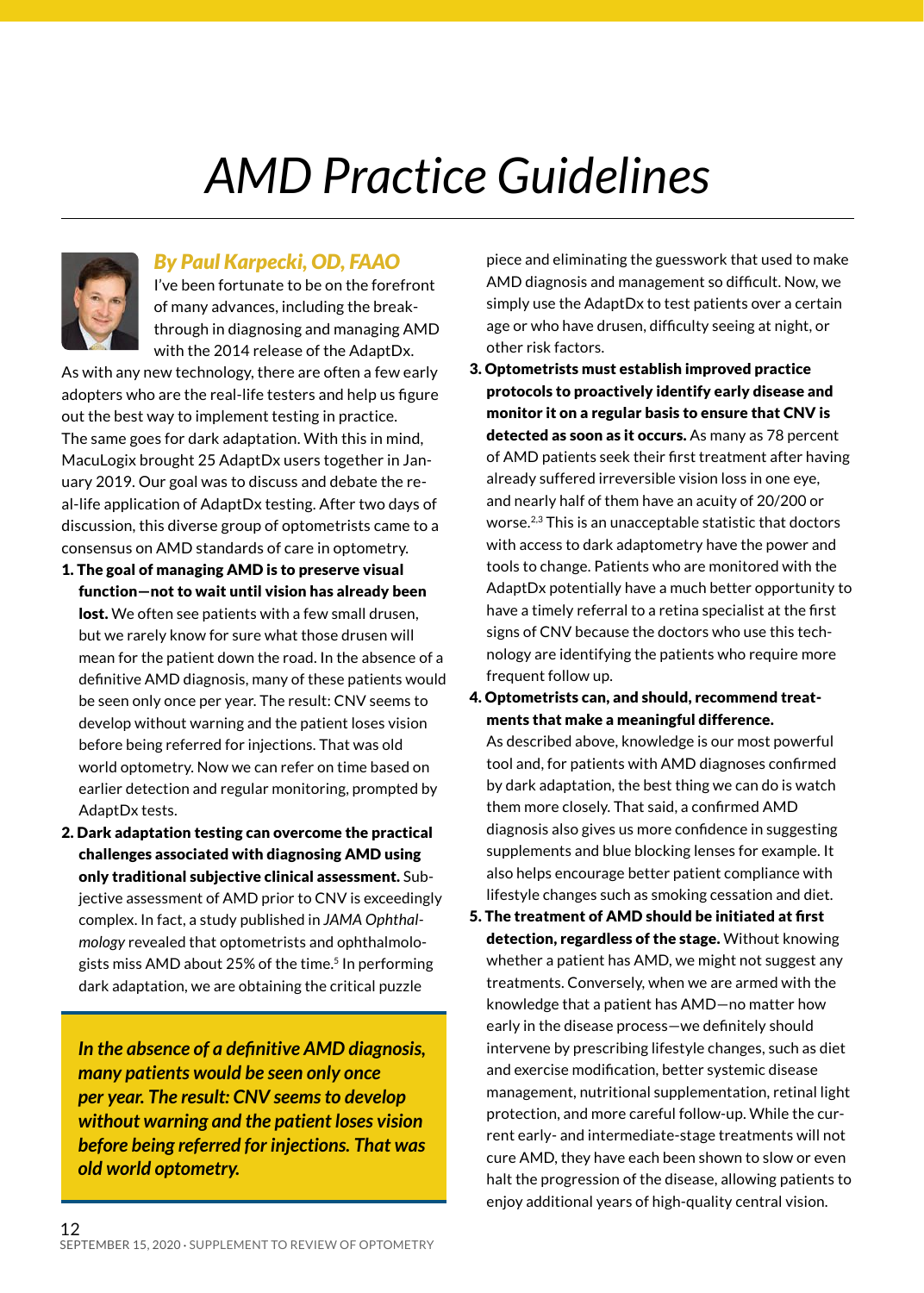#### Understanding Supplement Research



#### *By Steve Ferrucci, OD, FAAO*

Based on AREDS2 research,<sup>46</sup> most doctors advocate supplementation in patients who have intermediate-stage or worse AMD. However, controver-

sy abounds regarding the use of supplements in patients who have early or subclinical stage AMD. Currently, in patients with early disease, no definitive guidelines exist defining precisely which vitamins and nutrients doctors should recommend. Despite this unfortunate lack of consensus, one thing is certain: Evidence strongly suggests that patients with AMD should be prescribed some form of nutritional supplement.24-26

*AREDS2 authors never stated that supplements are useless in patients with early disease because that was outside the scope of the study and could not possibly be extrapolated from the data based on the study's inclusion criteria.*

Contrary to what you may have heard, the AREDS2 authors never stated that supplements are useless in patients with early disease because that was outside the scope of the study and could not possibly be extrapolated from the data based on the study's inclusion criteria. Patients with early disease were not included in AREDS2 to begin with. To directly quote the paper, "Enrollment was restricted to people between the ages of 50 and 85 years at high risk of progression to advanced AMD with either bilateral large drusen or large drusen in one eye and advanced AMD in the fellow eye."46 That means both eyes had to be at the intermediate stage, or one eye at the intermediate stage and one eye at the advanced stage.

Conversely, the original AREDS research did investigate early disease and found no statistically significant benefit to supplementation with the original formula. But, as you know, the original AREDS formula, containing beta-carotene and devoid of lutein and zeaxanthin, is no longer recommended. Since publication in 2001, and following the many years of research that went into AREDS2, we have discovered so much more about AMD pathogenesis and about the role of carotenoids and antioxidants.

This leaves us with an important choice about what to do for our patients who present with early disease. Do we wait to prescribe supplements until the patient's AMD progresses to a worse disease state simply because AREDS1 supplements were not found to be of significant benefit? Or do we consider the risk-benefit ratio and prescribe a supplement that we know is inexpensive and safe at an earlier stage? Although practitioners favor certain formulas and brands, at the early stage, a carotenoid-based supplement seems to be an obvious choice.

The *Practical Guidelines for the Treatment of AMD* identify three primary options for appropriate nutritional supplementation.47 The first option is to prescribe a macular pigment supplement (the carotenoids: lutein, zeaxanthin, meso-zeaxanthin). The second option is to prescribe a supplement containing both carotenoids and antioxidants, including zinc and vitamins C and E (e.g., an AREDS2 supplement). The third option is to prescribe a carotenoids supplement to patients with subclinical and early AMD, and a xanthophyll-antioxidant combination supplement to patients with intermediate AMD or patients that progress to intermediate AMD. It is beyond the scope of this report to dictate which of these is best for your patients. However, one fact is clear: Patients treated with supplements have better outcomes than those who are not.24-26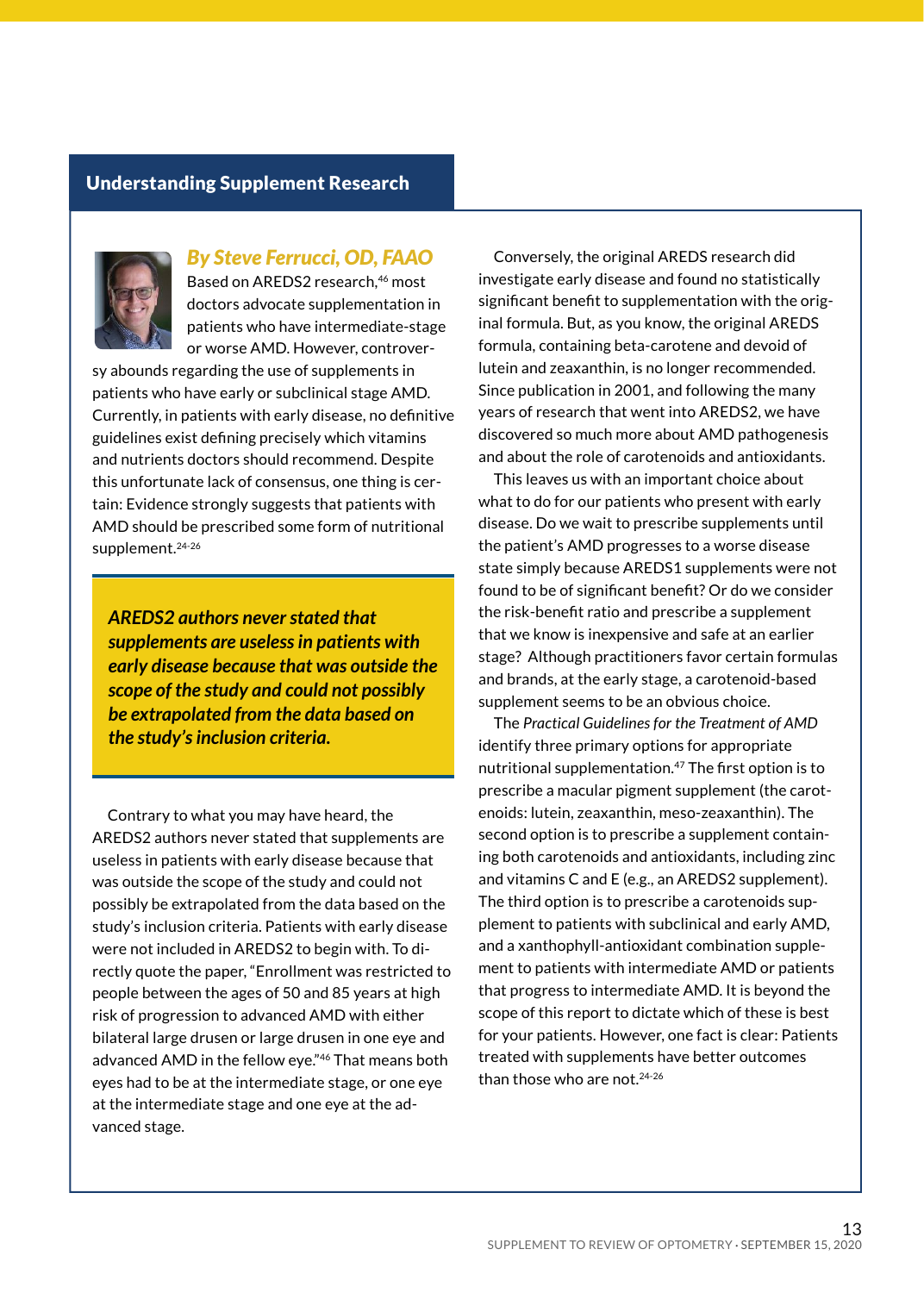### *Wearable Technology Enables Modern AMD Care*



#### *By Claudio Lagunas, OD*

The original AdaptDx automated dark adaptometer was introduced in 2014 and has since been used by more than 1,000 eye care professionals worldwide

to help identify and monitor AMD. In 2020, MacuLogix introduce a radically new and elegantly simple way to measure dark adaptation. As a self-contained wearable headset with an on-board technician named Theia powered by artificial intelligence, the AdaptDx Pro is a true game changer in eye care.

Although the original and more traditional tabletop form of the dark adaptometer is easy to administer, it required a dark room, a modest footprint, and a dedicated technician. The AdaptDx Pro guided by Theia was designed from the ground up to easily fit into any practice workflow, while providing a completely reimagined user experience for the technician and the patient.

Years of development went into creating this one-ofa-kind medical device to make modern AMD management practical in almost any eye care setting. In fact, it creates a comfortable, personal dark room so patients can take the test anywhere in the office, in any light. Additionally, the medical grade hardware withstands all necessary disinfection, and the hygienic barrier that makes contact with the patient's face is designed for single use, offering a greater level of patient confidence in this new era of point-of-care testing.

#### Virtual Tech in a Portable Darkroom

Theia, the on-board technician, uses artificial intelligence to help ensure a consistent testing experience and reliable results. After your technician selects the testing protocol and places the device on the patient, Theia administers the test from start to finish. She gently and confidently guides the patient through the test using automated instructions and adaptive feedback.

The built-in cameras and pupil tracking software enable Theia to monitor the patient in real time, reminding the patient to stay focused on the fixation light, or



AdaptDx Pro guided by Theia

open or close the eyes as needed. She also uses positive reinforcement to keep the patient engaged and on task. As Theia administers the test, your technician is free to work on other high-value tasks while easily monitoring testing progress by glancing at the interactive LCD screen on the device.

#### The Future of AMD Care Starts Today

There is no question that earlier models of AMD care delivery are inadequate and not doing enough to save patients from avoidable vision loss. However, practical challenges sometimes stood in the way of best practices. The AdaptDx Pro guided by Theia removes those barriers, offering a truly revolutionary way to measure dark adaptation quickly and effectively in virtually any clinical setting, without requiring too much additional staff or doctor time.

A better future for your patients, your technicians and your practice can start right now. Are you ready to join your colleagues in embracing progress and improving AMD care by welcoming Theia and the AdaptDx Pro into your practice?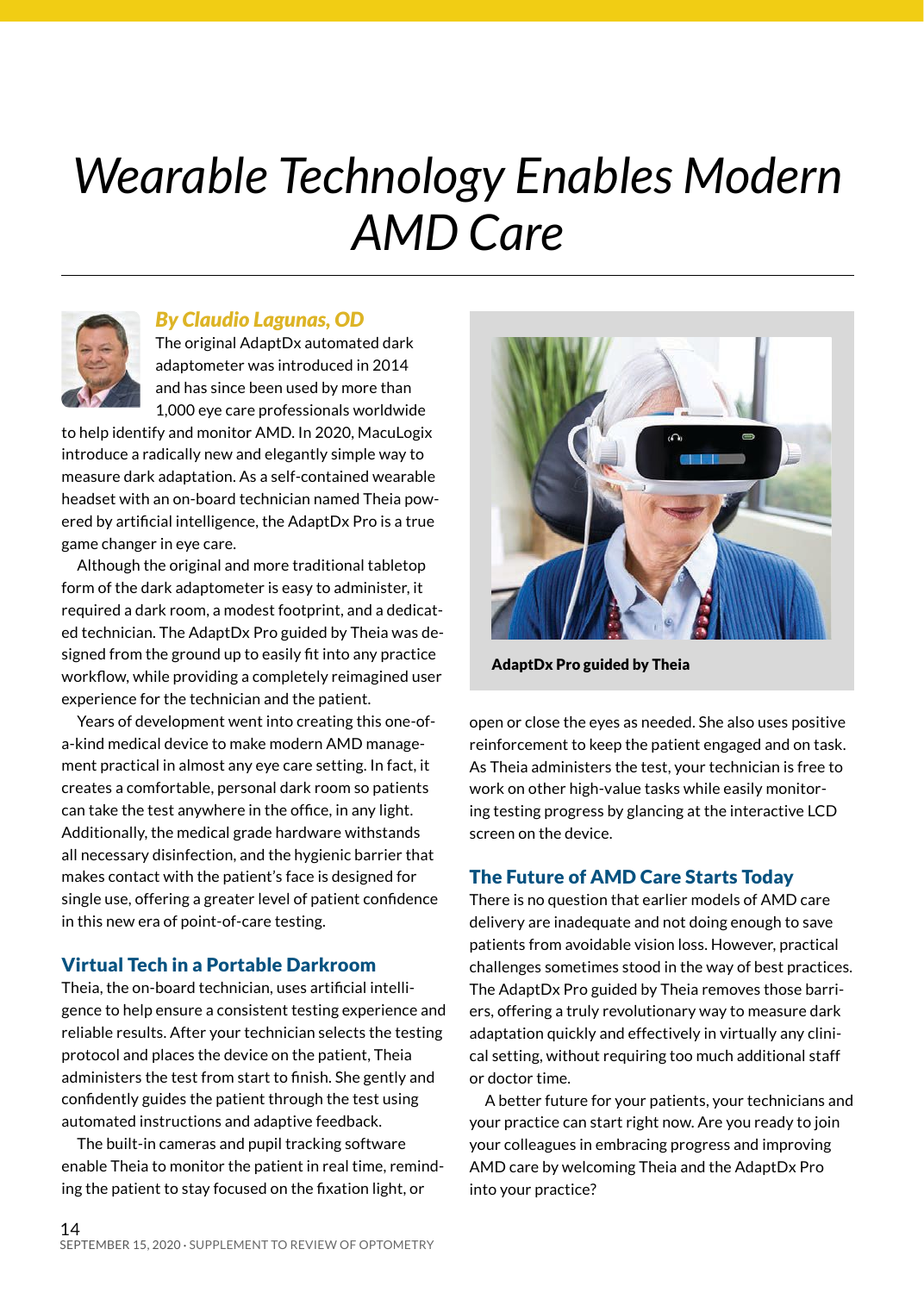#### *References*

- 1. AOA Excel and Jobson Medical Information LLC. The State of the Optometric Profession: 2013. In: AOA Optometry's Meeting; June 26, 2013; San Diego, CA USA.
- 2. Cervantes-Castañeda RA, Banin E, Hemo I, Shpigel M, Averbukh E, Chowers I. Lack of benefit of early awareness to age-related macular degeneration. Eye. 2007;22:777–781.
- 3. Olsen TW, Feng X, Kasper TJ, Rath PP, Steuer ER. Fluorescein angiographic lesion type frequency in neovascular age-related macular degeneration. Ophthalmology. 2004;111:250–255.
- 4. Jackson GR, Scott IU, Kim IK, Quillen DA, Iannaccone A, Edwards JG. Diagnostic sensitivity and specificity of dark adaptometry for detection of age-related macular degeneration. Investigative Ophthalmology & Visual Science. 2014;55(3):1427-31.
- 5. Neely DC, Bray KJ, Huisingh CE, Clark ME, McGwin G, Owsley C. Prevalence of undiagnosed age-related macular degeneration in primary eye care. JAMA Ophthalmol. 2017;135(6):570-5.
- 6. Owsley C, Huisingh C, Jackson GR, et al. Associations between abnormal rod-mediated dark adaptation and health and functioning in older adults with normal macular health. Invest Ophthalmol Vis Sci. 2014;55(8): 4776-89.
- 7. Owsley C, Huisingh C, Clark ME, Jackson GR, McGwin G Jr. Comparison of visual function in older eyes in the earliest stages of age-related macular degeneration to those in normal macular health. Curr Eye Res. 2016;41(2):266-72.
- 8. Owsley C, Jackson GR, White MF, Feist R, Edwards D. Delays in rod-mediated dark adaptation in early age-related maculopathy. Ophthalmology. 2001;108(7):1196-202.
- 9. Curcio CA, Johnson M. Structure, function, and pathology of Bruch's membrane. In: Ryan SJ, et al, eds. Retina, Vol 1, Part 2: Basic Science and Translation to Therapy. 5th ed. London: Elsevier; 2013:466–481.
- 10. Owsley C, McGwin G, Clark ME, et al. Delayed Rod-Mediated Dark Adapta-tion is a Functional Biomarker for Incident Early Age-Related Macular Degeneration. Ophthalmology. 2016;123(2):344-351.
- 11. Chen KG, Alvarez JA, Yazdanie M, Papudesu C, Wong WT, Wiley H, Keenan TD, Chew EY, Ferris FL, Cukras C. Longitudinal study of dark adaptation as a functional outcome measure for age-related macular degeneration. Ophthalmology. 2019;126:856–65.
- 12. Flaxel C, Adelman F, Bailey S, et al. Age-Related Macular Degeneration Preferred Practice Pattern. Ophthalmol. 2019;127(1):1-65.
- 13. Chiang MF. How Does the Standard of Care Evolve? Anti-Vascular Endothelial Growth Factor Agents in Retinopathy of Prematurity Treatment as an Example. Ophthalmology. 2018;125(10):1485-1487.
- 14. Parikh R, Ross JS, Sangaralingham LR, Adelman RA, Shah ND, Barkmeier AJ. Trends of Anti-Vascular Endothelial Growth Factor Use in Ophthalmology Among Privately Insured and Medicare Advantage Patients. Ophthalmology. 2017;124(3):352-358.
- Atchison EA, Wood KM, Mattox CG, Barry CN, Lum F, MacCumber MW. The Real-World Effect of Intravitreous Anti-Vascular Endothelial Growth Factor Drugs on Intraocular Pressure: An Analysis Using the IRIS Registry. Ophthalmology. 2018;125(5):676-682.
- 16. Chevreaud O, Semoun O, Blanco-Garavito R, et al. Visual acuity at presentation in the second eye versus first eye in patients with exudative age-related macular degeneration. Eur J Ophthalmol. 2016;26(1):44- 47.
- 17. Spaide RF, Jaffe GJ, Sarraf D, et al. Consensus Nomenclature for Reporting Neovascular Age-Related Macular Degeneration Data: Consensus on Neovascular Age-Related Macular Degeneration Nomenclature Study Group. Ophthalmology. 2020;127(5):616-636.
- 18. Pizzimenti J. Pinnacles of Awareness in AMD. Review of Optometry, Sentember 2019
- 19. Ach T, Tolstik E, Messinger JD, et al. Lipofuscin redistribution and loss accompanied by cytoskeletal stress in retinal pigment epithelium of eyes with age-related macular degeneration. Invest Ophthalmol Vis Sci. 2015;56(5):3242–52.
- 20. Pikuleva IA, Curcio CA. Cholesterol in the retina: the best is yet to come. Prog Retin Eye Res. 2014;41:64-89.
- 21. Owsley C, McGwin G, Jackson GR, et al. Effect of short-term, high-dose retinol on dark adaptation in aging and early age-related maculopathy. Invest Ophthalmol Vis Sci. 2006;47:1310-1318.
- Smith W, Assink J, Klein R, et al. Risk factors for age-related macular degeneration: Pooled findings from three continents. Ophthalmology. 2001;108(4):697-704.
- 23. Caban-Martinez AJ, Davila EP, Lam BL, et al. Age-related macular degeneration and smoking cessation advice by eye care providers: a pilot study. Prev Chronic Dis. 2011;8(6):A147.
- 24. Hobbs RP, Bernstein PS. Nutrient Supplementation for Age-related Macular Degeneration, Cataract, and Dry Eye. J Ophthalmic Vis Res. 2014;9(4):487-493. doi:10.4103/2008-322X.150829.
- 25. Liu R, Wang T, Zhang B, et al. Lutein and Zeaxanthin Supplementation and Association With Visual Function in Age-Related Macular Degeneration. Invest Ophthalmol Vis Sci. 2015;56(1):252-258. doi:10.1167/iovs.14- 15553.
- 26. Carneiro Â, Andrade JP. Nutritional and Lifestyle Interventions for Age-Related Macular Degeneration: A Review. Oxid Med Cell Longev. 2017;2017:1-13. doi:10.1155/2017/6469138.
- 27. Mares JA. Healthy Lifestyles Related to Subsequent Prevalence of Age-Related Macular Degeneration. Arch Ophthalmol. 2011;129(4):470. doi:10.1001/archophthalmol.2010.314.
- McGuinness MB, Le J, Mitchell P, et al. Physical Activity and Age-related Macular Degeneration: A Systematic Literature Review and Meta-analysis. Am J Ophthal. 2017;180:29-38.
- 29. Seddon JM, Cote J, Davis N, Rosner B. Progression of age-related macular degeneration: association with body mass index, waist circumference, and waist–hip ratio. Arch Ophthalmol. 2003;121:785-792.
- 30. Tan JSL, Mitchell P, Smith W, Wang JJ. Cardiovascular Risk Factors and the Long-term Incidence of Age-Related Macular Degeneration. Ophthalmolo-gy. 2007;114(6):1143-1150. doi:10.1016/j.ophtha.2006.09.033.
- 31. Sun JK, Aiello LP, Stockman M, et al. Effects of dilation on electronic-ETDRS visual acuity in diabetic patients. Invest Ophthalmol Vis Sci. 2009;50:1580- 1584. doi:10.1167/iovs.08-2426.
- 32. Choudhury F, Varma R, McKean-Cowdin R, Klein R, Azen SP. Risk Factors for Four-Year Incidence and Progression of Age-Related Macular Degeneration: The Los Angeles Latino Eye Study. Am J Ophthalmol. 2011;152(3):385-395. doi:10.1016/j.ajo.2011.02.025.
- 33. Sui G-Y, Liu G-C, Liu G-Y, et al. Is sunlight exposure a risk factor for age-related macular degeneration? A systematic review and meta-anal-ysis. Br J Ophthalmol. 2013;97(4):389-394. doi:10.1136/bjophthalmol-2012-302281.
- Curcio CA, McGwin G Jr, Sadda SR, et al. Functionally validated imaging endpoints in the Alabama study on early age-related macular degeneration 2 (ALSTAR2): design and methods. BMC Ophthalmol. 2020;20(1):196.
- 35. Owsley C, McGwin G, Jackson G, et al. Cone- and rod-mediated dark adaptation impairment in age-related maculopathy. Ophthalmology 2007;114:1728–35.
- 36. Dimitrov PN, Guymer RH, Zele AJ, et al. Measuring rod and cone dynamics in age-related maculopathy. Invest Ophthalmol Vis Sci 2008;49:55–65.
- 37. Jackson GR, Clark ME, Scott IU, Walter LE, Quillen DA, Brigell MG. Twelvemonth natural history of dark adaptation in patients with AMD. Optom Vis Sci 2014;91:925–931.
- 38. Curcio CA, Owsley C. Rod-mediated dark adaptation as a suitable outcome for early and intermediate age-related macular degeneration. Ophthalmology. 2019;126:866–7.
- 39. Jackson GR, Edwards JG. A short-duration dark adaptation protocol for assessment of age-related maculopathy. J Ocul Biol Dis Infor. 2008;1(1):7-11
- 40. Boyer DS, Antoszyk AN, Awh CC, Bhisitkul RB, Shapiro H, Acharya NR; MARINA Study Group. Subgroup analysis of the MARINA study of ranibizumab in neovascular age-related macular degeneration. Ophthalmology. 2007;114:246-52.
- 41. Kaiser PK, Brown DM, Zhang K, et al. Ranibizumab for predominantly classic neovascular age-related macular degeneration: subgroup analysis of first-year ANCHOR results. Am J Ophthalmol. 2007;144:850-7.
- 42. Lim JH, Wickremasinghe SS, Xie J, et al. Delay to treatment and visual outcomes in patients treated with anti-vascular endothelial growth factor for age-related macular degeneration. Am J Ophthalmol. 2012;153:678-86.
- 43. Echols BS, Clark ME, Swain TA, et al. Hyperreflective foci and specks are associated with delayed rod-mediated dark adaptation in non-neovascular age-related macular degeneration [published online ahead of print, 2020 May 7]. Ophthalmol Retina. 2020;S2468-6530(20)30193-7.
- 44. Owsley C, McGwin G, Scilley K, Kallies K. Development of a questionnaire to assess vision problems under low luminance in age-related maculopathy. Invest Ophthalmol Vis Sci 2006;47(2):528-535.
- 45. Owsley C, Clark ME, McGwin G Jr. Natural history of rod-mediated dark adaptation over 2 years in intermediate age-related macular degeneration. Transl Vis Sci Technol. 2017;6(3):15.
- 46. Age-Related Eye Disease Study 2 Research Group. Lutein + zeaxanthin and omega-3 fatty acids for age-related macular degeneration: the Age-Related Eye Disease Study 2 (AREDS2) randomized clinical trial. JAMA. 2013 May 15;309(19):2005-15.
- 47. Gerson J, Corbin G, Ferrucci S, et al. Practical Guidelines for the Treatment of AMD. Review of Optometry, October 2017. S1-12.

15